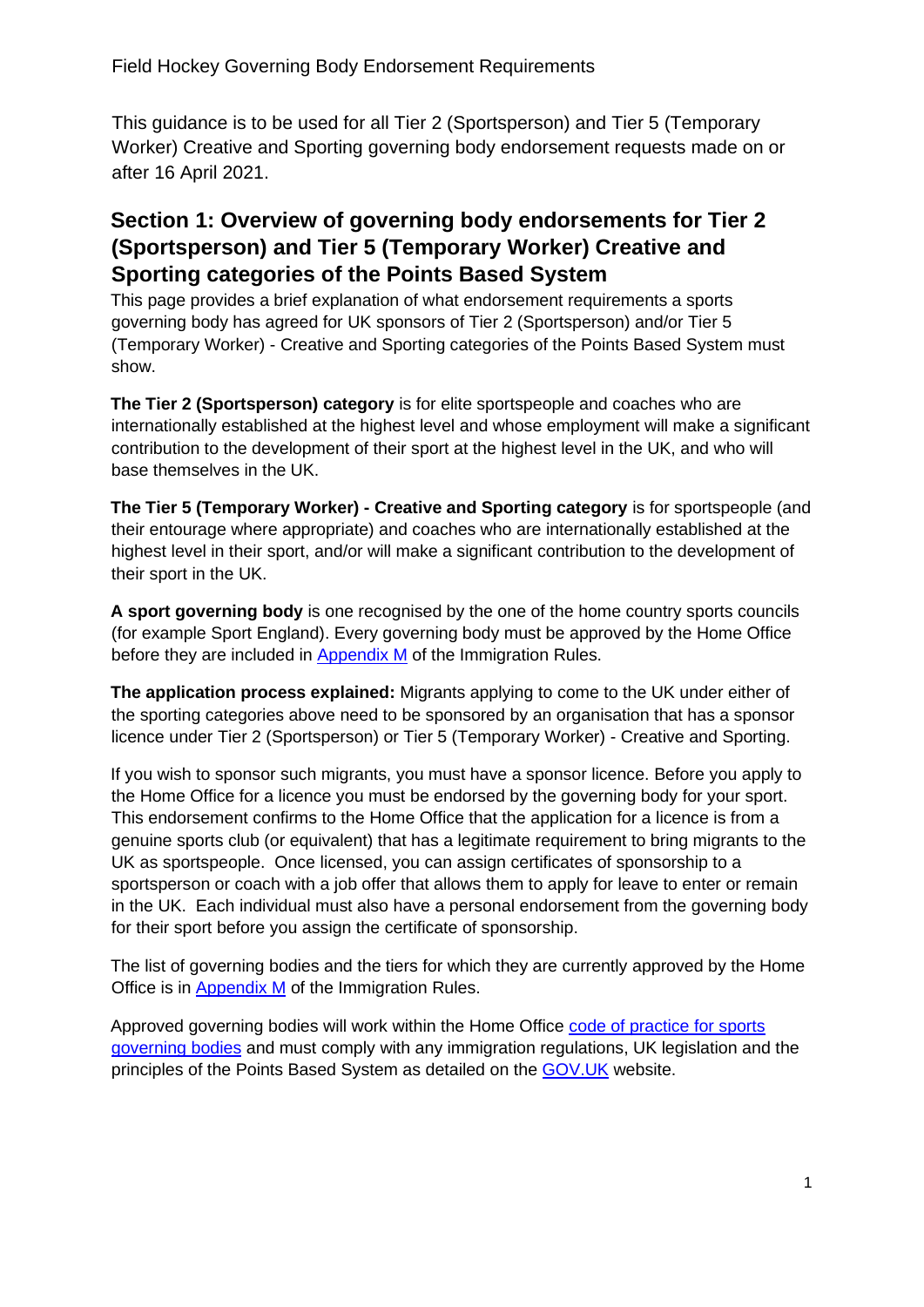### **Length of endorsement**

Governing body endorsements should be issued for a period appropriate to the period of approval for sponsorship or the tier under which the migrant's application is being made, that is:

| <b>Type</b>    | <b>Tier</b>                                                    | <b>Length of endorsement</b>                                                                                                                                                                                   |
|----------------|----------------------------------------------------------------|----------------------------------------------------------------------------------------------------------------------------------------------------------------------------------------------------------------|
| <b>Sponsor</b> | Tier 2 (Sportsperson) and/or Tier 5<br>(Creative and Sporting) | 4 years from date of issue                                                                                                                                                                                     |
| <b>Migrant</b> | Tier 2 (Sportsperson)                                          | For an initial maximum period of 3<br>years, with a further extension of a<br>maximum period of 3 years. If the<br>contract is for fewer than 3 years, it<br>will be issued for the length of the<br>contract. |
|                | Tier 5 (Creative and Sporting)                                 | For the length of the contract or up to<br>a maximum of twelve months,<br>whichever is the shorter period.                                                                                                     |

### **Change of employment**

If a migrant is intending to change employer, their new employer must request a new governing body endorsement. The endorsement can be issued for the length of the contract or to the maximum period permitted within the category, whichever is the shorter. The new employer must assign a new certificate of sponsorship to the migrant to allow them to apply to the Home Office for new leave to remain. Leave to remain must be granted before the migrant can start work with the new employer.

### **Salary**

The salary should be agreed as part of the contract between the migrant and the sponsor. This and the other conditions of employment should be at least equal to those normally given to a resident worker for the type of work undertaken.

#### **Supplementary Employment**

Tier 2 & Tier 5 migrants are eligible to undertake Supplementary Employment under the Home Office Supplementary Employment Regulations (please refer to the [Tier 2 & 5](https://www.gov.uk/government/publications/sponsor-a-tier-2-or-5-worker-guidance-for-employers) [Guidance for Sponsors](https://www.gov.uk/government/publications/sponsor-a-tier-2-or-5-worker-guidance-for-employers) [–](https://www.gov.uk/government/publications/sponsor-a-tier-2-or-5-worker-guidance-for-employers) Supplementary Employment).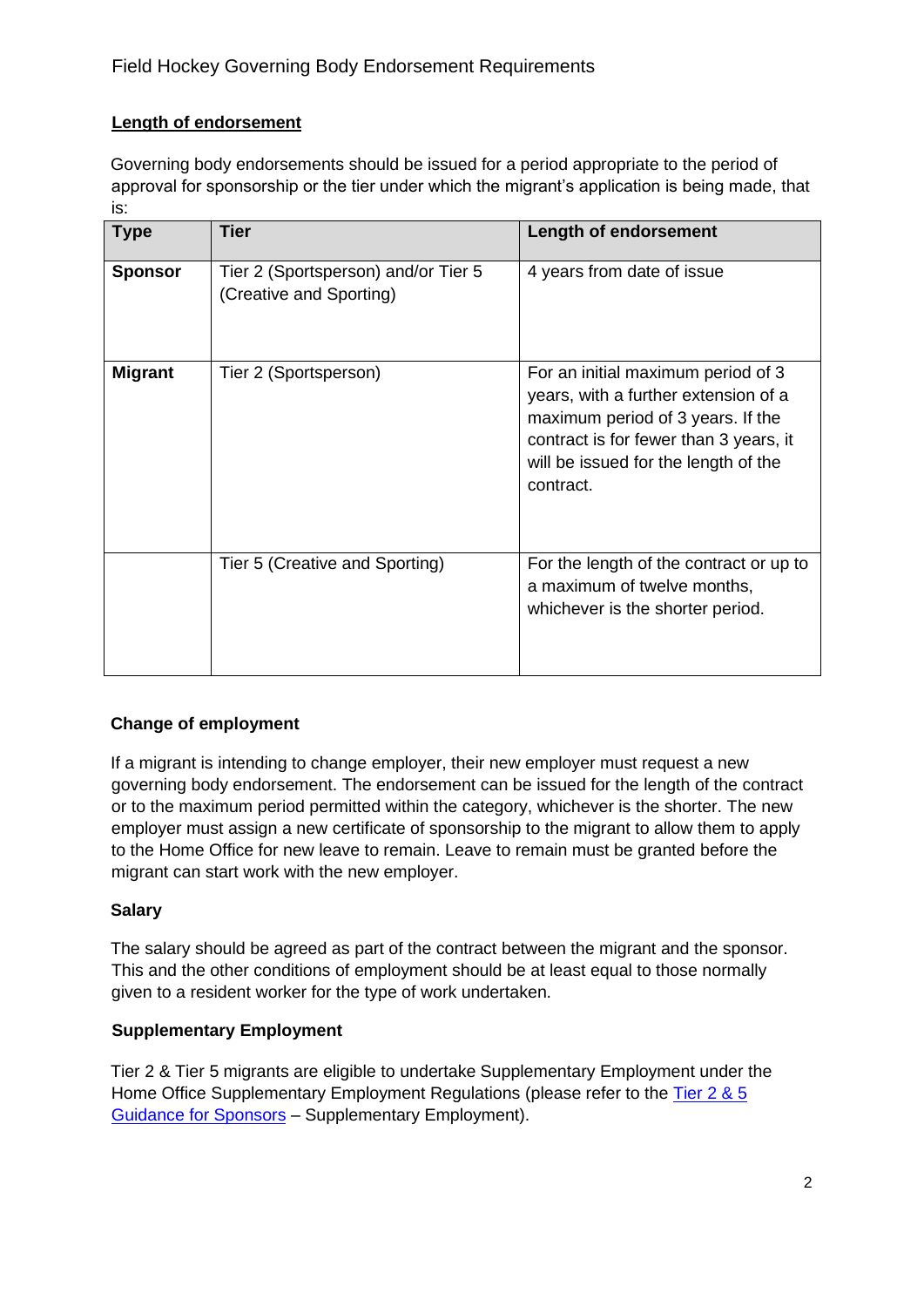# **Section 2: Requirements**

This page explains Hockey Ireland requirements under the Tier 2 (Sportsperson) and Tier 5 (Temporary Worker) Creative and Sporting categories. These requirements are effective from 16 April 2021.

This criteria applies to Northern Ireland only.

#### **Consultation**

The following requirements have been agreed by the Home Office following consultation with Hockey Ireland.

#### **Review**

The requirements will be reviewed annually. The next review will be in May 2022.

#### **Length of season**

The season for field hockey in general runs from 1 September – 30 June, although activity can take place outside of these times.

#### **Requirements**

The National Governing Bodies (NGB) for hockey have agreed that no endorsements will be issued to players or coaches for clubs. Please contact the relevant NGB below for more information regarding this decision. This decision will be reviewed annually in light of the structure of non-international hockey in each country at that time.

| Category                                                                                                         | <b>Requirement</b>                                                                                                                                                                   |                                                                                                                     |
|------------------------------------------------------------------------------------------------------------------|--------------------------------------------------------------------------------------------------------------------------------------------------------------------------------------|---------------------------------------------------------------------------------------------------------------------|
| <b>Sponsor</b><br>Tier 2<br>(Sportsperson)<br>and/or Tier 5<br>(Temporary<br>Worker)<br>Creative and<br>Sporting | Governing body endorsements will only be issued to National Governing<br>Bodies wishing to appoint Performance Directors or coaches to work with<br>their senior international team. |                                                                                                                     |
| <b>Migrant</b><br>Tier 2<br>(Sportsperson)<br>and/or Tier 5<br>(Temporary                                        | Performance<br>Director /<br>Coach                                                                                                                                                   | Requests for endorsements will only be issued to<br>Performance Directors or Coaches who meet all the<br>following: |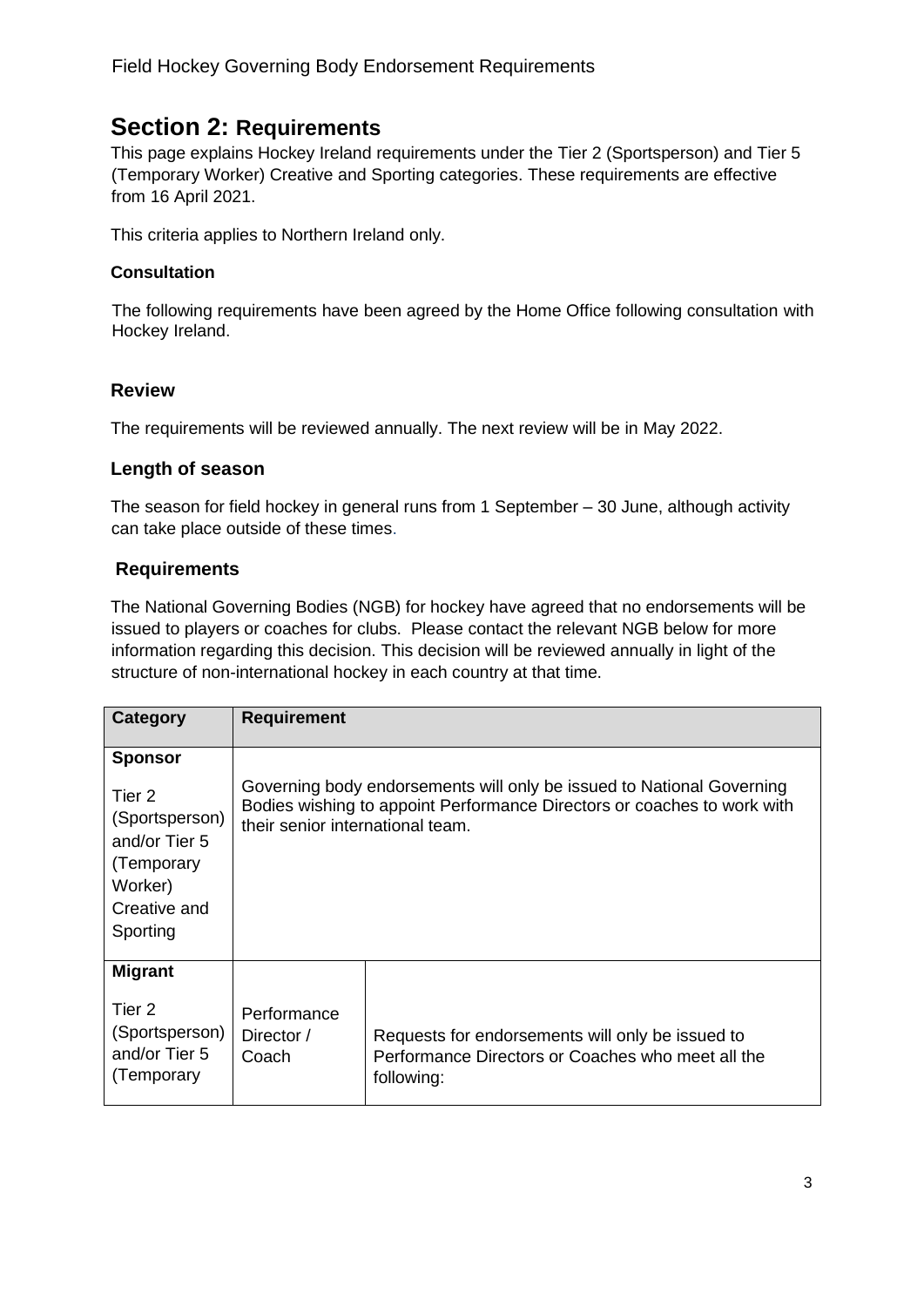| Worker)<br>Creative and<br>Sporting | have a minimum of 3 years international coaching<br>$\bullet$<br>experience at World Level (Hockey World Cup,<br>Olympic or Commonwealth Games) and provide<br>evidence of delivering finalists at World Level<br>(Senior)                                                                                                                                                 |
|-------------------------------------|----------------------------------------------------------------------------------------------------------------------------------------------------------------------------------------------------------------------------------------------------------------------------------------------------------------------------------------------------------------------------|
|                                     | hold a GB Hockey Association top level<br>$\bullet$<br>performance or elite coaching qualification or an<br>equivalent qualification, which also includes<br>awareness of Health and Safety,                                                                                                                                                                               |
|                                     | have an awareness of child welfare issues and a<br>$\bullet$<br>relevant police check from their country of origin.<br>Attendance at a Safeguarding and Protecting<br>children course is required to practice once in the<br>UK.                                                                                                                                           |
|                                     | For further details of coach awards see                                                                                                                                                                                                                                                                                                                                    |
|                                     | https://www.englandhockey.co.uk/faqs/faqs-coaching                                                                                                                                                                                                                                                                                                                         |
|                                     | <b>Injuries and Suspensions</b>                                                                                                                                                                                                                                                                                                                                            |
|                                     | In order to obtain the governing body endorsement, the<br>individual must not be subject to a provisional suspension<br>or any unexpired period of ineligibility from playing and/or<br>coaching activities in any jurisdiction as a result of being<br>charged with or found guilty of a corruption offence and/or<br>a doping offence and/or another misconduct offence. |

### **Further information**

This information is available on the following website: [www.hockey.ie.](http://www.hockey.ie./)

For any queries relating to the requirements or the endorsement process and/or to apply for an endorsement please contact:

The Chief Executive's Office Hockey Ireland Newstead University College Dublin Belfield Dublin 4

Information on visas and immigration is available on the **GOV.UK** website.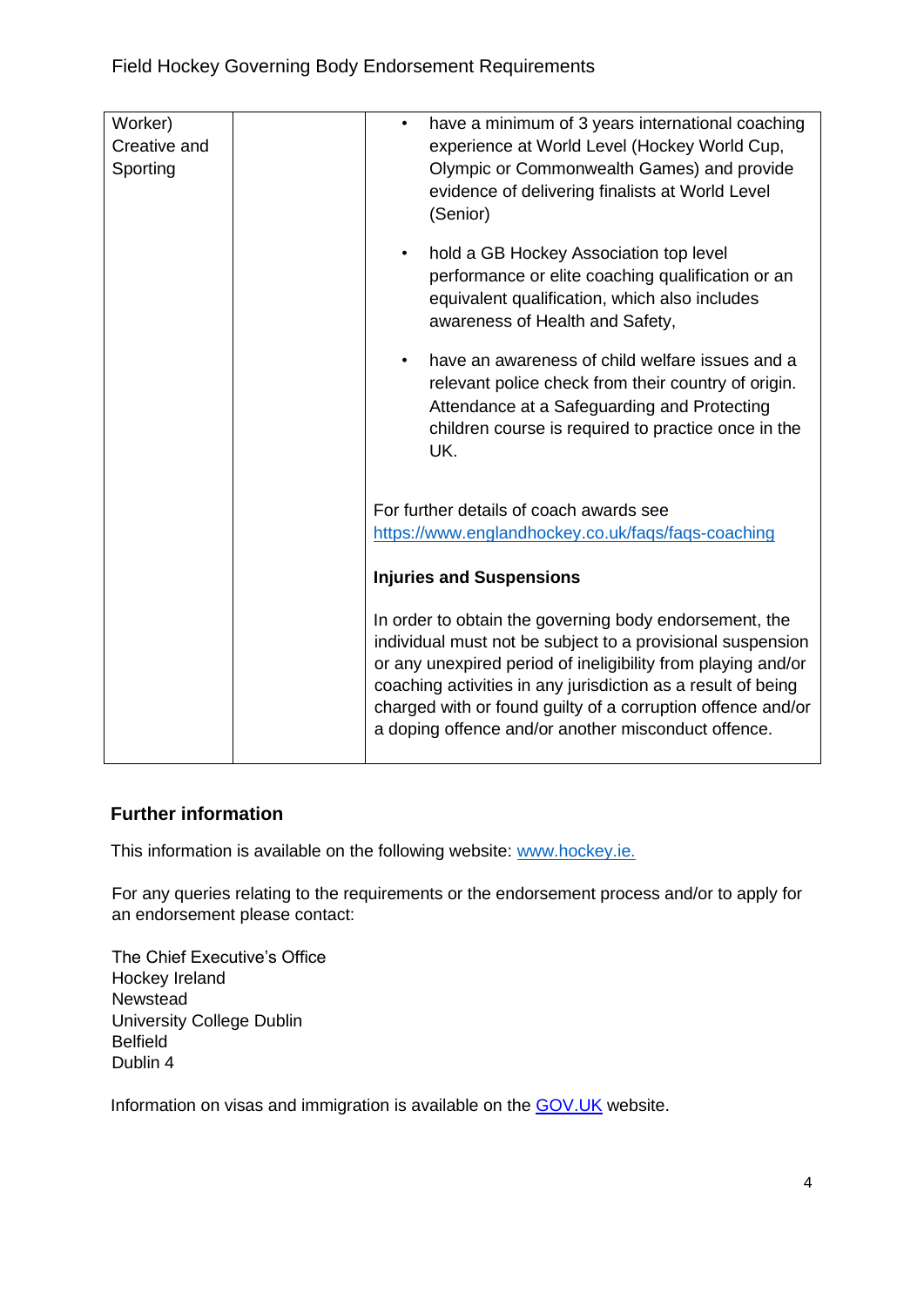# **Dispute handling procedures**

Where an application for a Performance Director/ Coach covered by the requirements for a governing body endorsement as set out for Tier 2 (Sportsperson) & Tier 5 (Temporary Worker- Creative and Sporting) has been refused on the grounds that the Performance Director/ Coach fails to meet the published requirements, the sponsor may seek a review of the application. The sponsor will have 28 days to request such a review. In these cases, Hockey Ireland will refer the sponsor's evidence to an independent panel as set out below.

Where possible the sponsor's supporting evidence will be sent to the panel in advance for their consideration in order to allow an informed decision.

Sponsors should note that, in respect of any application, there will only be one panel available and the decision of the panel is final. Sponsors should therefore ensure that all evidence it wishes to present in support of its application is presented to the panel. If the sponsor has previously made an application that was unsuccessful at panel a further panel cannot be requested for the same player during the season unless his status changes and he meets the requirements whereby a new application can be submitted.

## **a. The Review**

The request for a review may only be made by the sponsor for whom the governing body endorsement has been initially rejected by Hockey Ireland.

A review shall be commenced by the appellant lodging with the Hockey Ireland and Governance Director, a notice of appeal within 28 days of the decision appealed against. The notice of appeal shall:

- i. set out details of the decision appealed against and, if the whole of the decision is not appealed against, identify that part of it which is appealed against;
- ii. set out in full the grounds of appeal and an appellant shall not be entitled to rely in any ground of appeal not set out in the notice of appeal; and
- iii. be accompanied by a deposit of £500. The panel shall have discretion as to whether the deposit is returned.

The procedure for appeal will be in accordance with the Disciplinary Regulations and the Panel shall be comprised as detailed below.

# **b. The Panel**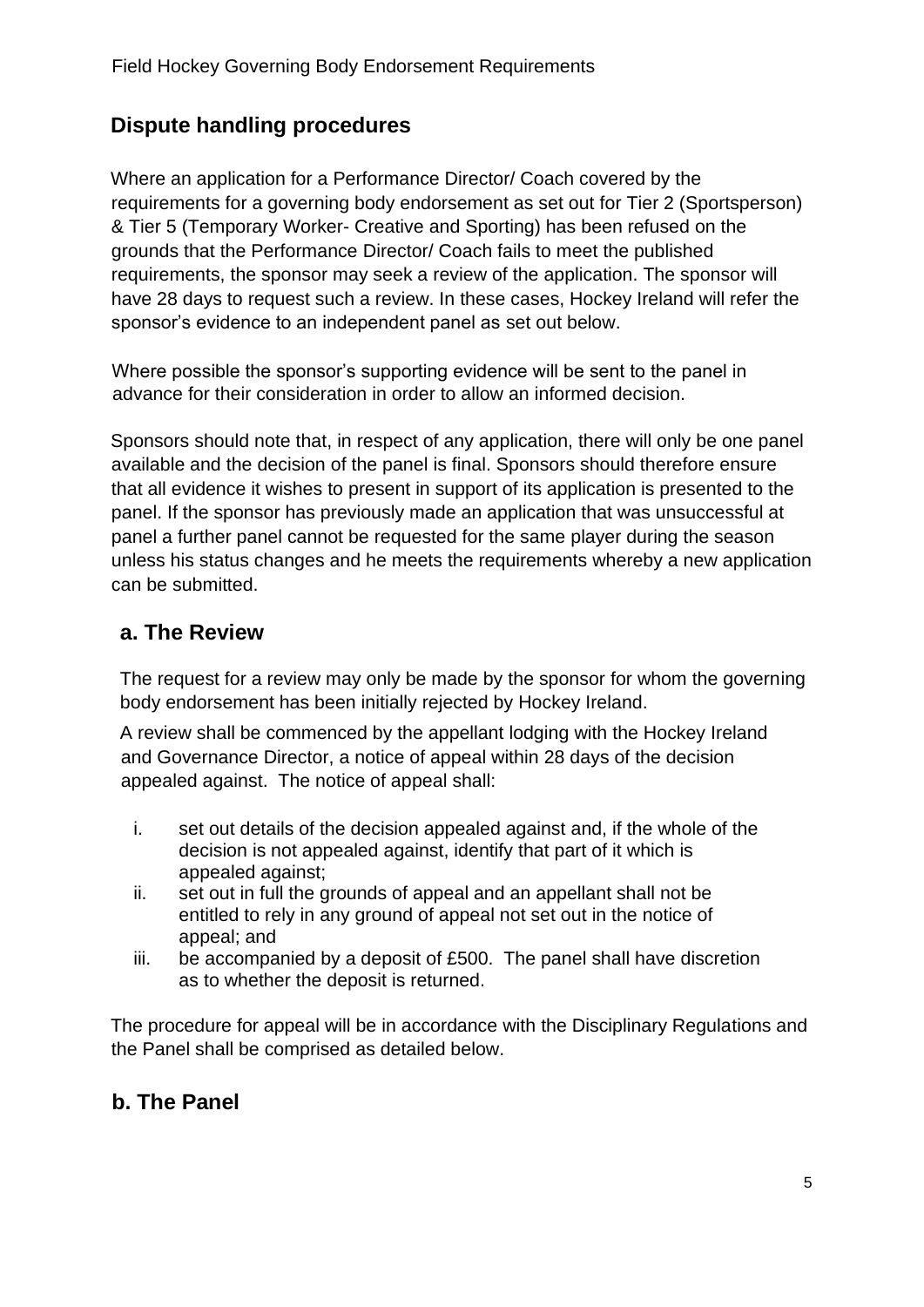The panel will be appointed by the Disciplinary Hearings Manager. The appointed panel shall consist of: an independent chairman, one representative of Hockey Ireland (who has not been involved in the initial decision) and one representative of named further representatives.

## **c. Power of the Panel**

An endorsement request may be refused if the Performance Director/ Coach does not meet the relevant criteria set out in this document or fails to provide the mandatory documents. Hockey Ireland will notify a Performance Director/ Coach in writing of any endorsement request which is refused setting out the reasons for refusal.

A Performance Director/ Coach shall have 21 days from the date of the written refusal to submit an appeal in writing to Hockey Ireland. A Performance Director/ Coach may only appeal on the basis that Hockey Ireland have not applied the endorsement criteria correctly.

Hockey Ireland shall consider the appeal and any evidence submitted in support and shall, within 21 working days of the receipt of the appeal, notify the Performance Director/ Coach of its decision.

## **d. The Decision**

The panel will make a decision using the above criteria which shall be final and binding. There are no other grounds of appeal.